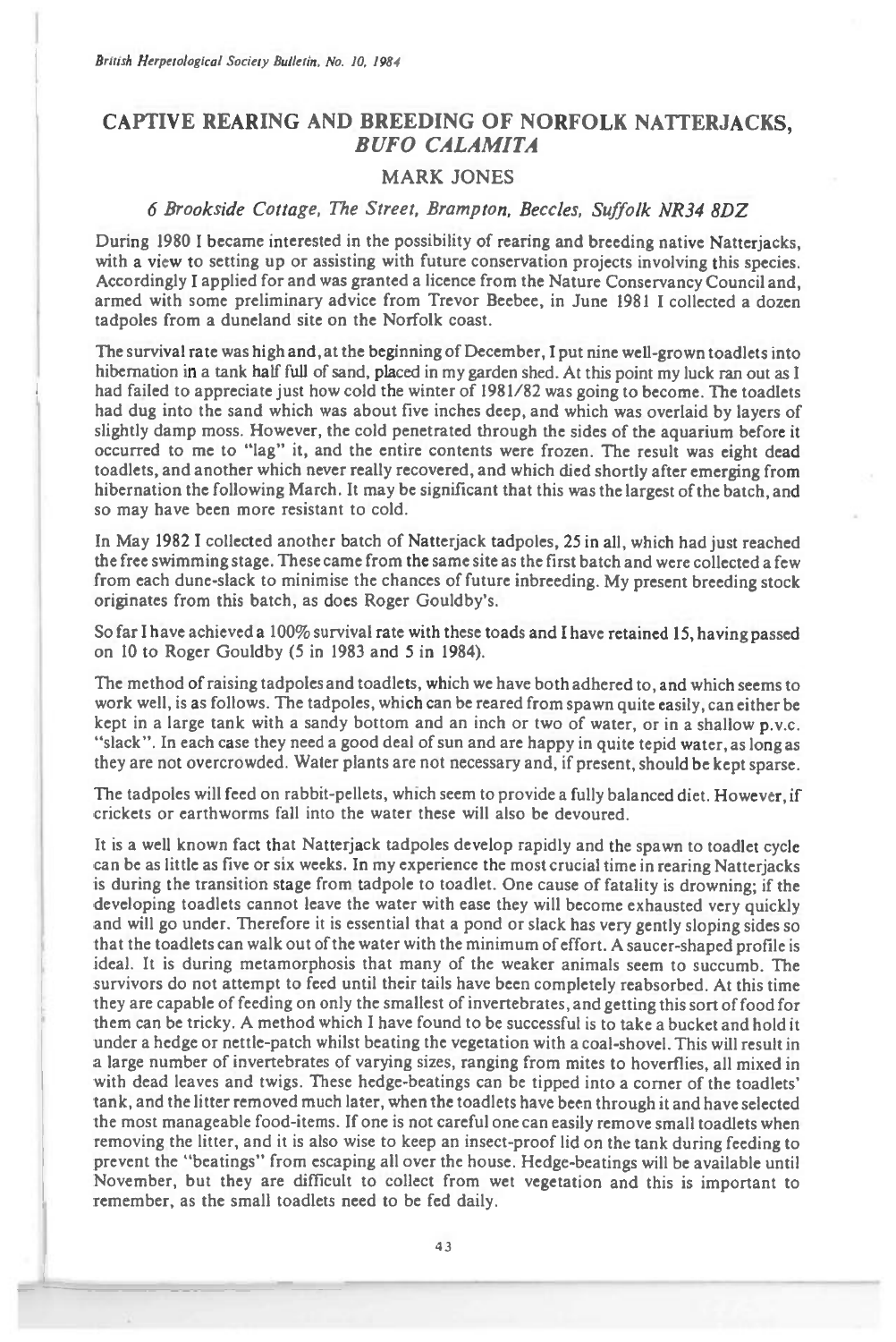Natterjack toadlets can grow rapidly when provided with a plentiful food-supply and by the beginning of their first hibernation the average length of this batch was just under 3cm. One specimen reared by Roger Gouldby in 1983 measured 42mm prior to being hibernated, which must be a record for a Natterjack less than six months old. The average length of my toads at the end of the second year was just over 51mm.

It is best to rear toadlets in an indoor tank for at least the first year of their lives, and to get the best results it is vital not to keep too many. As they grow so do their appetites and, on two occasions I have found it necessary to pass on small numbers of rapidly-growing toads because I was having trouble in finding enough food to go round.

The newly-metamorphosed toadlets should be kept in a well-ventilated tank with an inch or two of sand on the bottom. Some loose moss should be provided at one end, and this should be kept damp, but not sodden. I consider that a water-tray is not necessary and may even be a hazard, and so I keep the tank interior slightly damp by judicious application of a plant-sprayer or atomiser. The interior of the tank should not be allowed to become humid but some sunshine can and should be allowed in. The toadlets should be kept in damper conditions for the first few days after metamorphosis than subsequently as at first their skin is damper and more delicate. However, after this time, the skin becomes lighter in colour and drier in texture and the toadlets then become more lively and mobile.

Hibernation is the next obstacle for the young toads, and their survival rate will largely be dependent on the provision of suitable quarters, and on their size and health. For their first two winters my Natterjacks have mostly been hibernated in tanks in one of my sheds. These tanks were furnished as previously described, and were placed on old kitchen units close to the single shed-window, where they received little direct sunlight. One batch spent the first winter in a coldroom at the University of East Anglia where they hibernated successfully at a constant low temperature, in a similarly furnished tank. Under these circumstances I have tended to put toads into hibernation at the end of October, and I have dug them out again in early to mid-March, as soon as the first animals have begun to emerge. The tanks have then been placed in a conservatory which receives afternoon sunshine.

Feeding Natterjacks seems to present no problems except that of finding enough food, as they have voracious appetites whatever age or size they are, and will feed readily as long as their body temperature is high enough. The adults will eat spiders, grasshoppers, crickets, meal worms, earthworms, caterpillars and moths, and I feel that it is important to provide Natterjacks with as varied a diet as possible at all times.

As for breeding Natterjacks in captivity, this has been reasonably straightforward, and seems to be dependent on:—

- a) Rearing robust healthy animals
- b) Providing conditions for breeding and living which are as similar to those of the toads' natural environment as possible.

Following emergence from their second hibernation in mid-April, my Natterjacks were kept in a large tank for about two weeks, and then transferred, a few at a time, into the outdoor enclosure which I had previously adapted to suit their needs. This enclosure, which forms part of a complex which includes two other larger ones, measures  $6' \times 7'$  with a two foot high wall and is placed to receive sunlight for the greater part of the day. The toads had previously spent several months in it during the previous summer, and had done well.

Interior landscaping has been designed to resemble a section of dune or heathland and the enclosure had to be filled to a depth of up to one foot in places with sand, to enable typical heathland plants to become established (our local soil is heavy and clayey, and quite unsuitable for such a flora). The raising of the interior level of the enclosure also countered the shading effect of the walls, increasing the amount of sunshine within. This is an important factor, as it is known that Natterjacks need sunlight and like to bask (Beebee, 1983). Plants chosen for the enclosure included **Festuca glauca; Erica cornea;** and cultivars of **Erica tetralix** and **Calluna vulgaris.** The sandy areas between the plants have been kept largely clear of weeds to enable the toads to dig freely, as they would in their natural environment, and there are a number of pieces of old gorse-wood and small logs scattered about, also for cover. A shallow p.v.c. liner "slack" approximately  $2'6'' \times 3'6''$ , and 4" maximum depth occupies a dip in the centre of the enclosure.